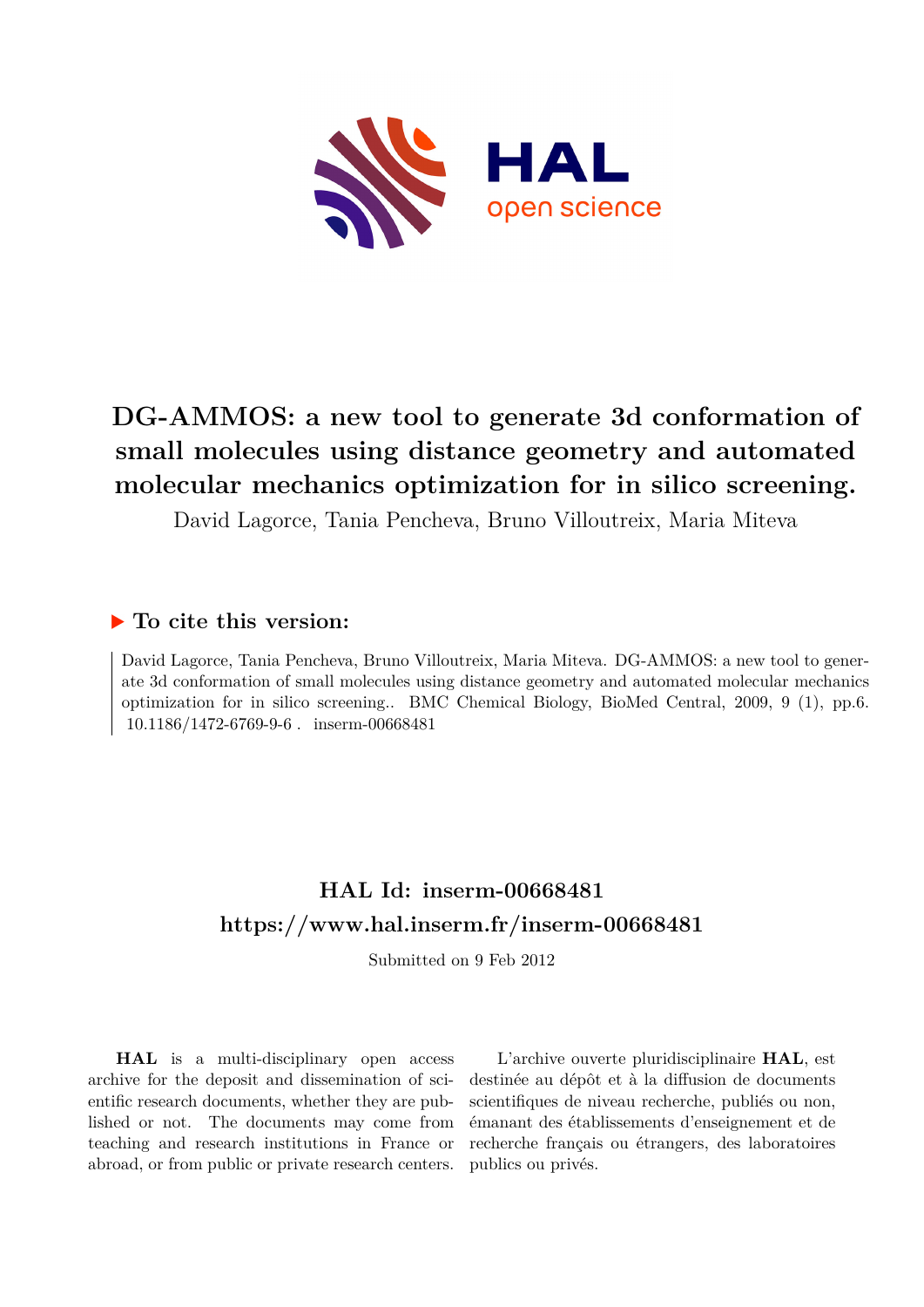# Software **[Open Access](http://www.biomedcentral.com/info/about/charter/)**

**RioMed Central** 

# **DG-AMMOS: A New tool to generate 3D conformation of small molecules using** *D***istance** *G***eometry and** *A***utomated** *M***olecular**  *M***echanics** *O***ptimization for** *in silico S***creening**

David Lagorce†1, Tania Pencheva†2, Bruno O Villoutreix<sup>1</sup> and Maria A Miteva\*<sup>1</sup>

Address: <sup>1</sup>MTI, INSERM U973 - University Paris Diderot, 5 rue Marie-Andrée Lagroua, 75205 Paris Cedex 13, France and <sup>2</sup>Centre of Biomedical Engineering, Bulgarian Academy of Sciences, 105 Acad. G. Bonchev Str., 1113 Sofia, Bulgaria

Email: David Lagorce - david.lagorce@univ-paris-diderot.fr; Tania Pencheva - tania.pencheva@clbme.bas.bg; Bruno O Villoutreix - bruno.villoutreix@univ-paris-diderot.fr; Maria A Miteva\* - maria.miteva@univ-paris-diderot.fr

\* Corresponding author †Equal contributors

Published: 13 November 2009

*BMC Chemical Biology* 2009, **9**:6 doi:10.1186/1472-6769-9-6

[This article is available from: http://www.biomedcentral.com/1472-6769/9/6](http://www.biomedcentral.com/1472-6769/9/6)

© 2009 Lagorce et al; licensee BioMed Central Ltd.

This is an Open Access article distributed under the terms of the Creative Commons Attribution License [\(http://creativecommons.org/licenses/by/2.0\)](http://creativecommons.org/licenses/by/2.0), which permits unrestricted use, distribution, and reproduction in any medium, provided the original work is properly cited.

Received: 17 July 2009 Accepted: 13 November 2009

### **Abstract**

**Background:** Discovery of new bioactive molecules that could enter drug discovery programs or that could serve as chemical probes is a very complex and costly endeavor. Structure-based and ligand-based *in silico* screening approaches are nowadays extensively used to complement experimental screening approaches in order to increase the effectiveness of the process and facilitating the screening of thousands or millions of small molecules against a biomolecular target. Both *in silico* screening methods require as input a suitable chemical compound collection and most often the 3D structure of the small molecules has to be generated since compounds are usually delivered in 1D SMILES, CANSMILES or in 2D SDF formats.

**Results:** Here, we describe the new open source program DG-AMMOS which allows the generation of the 3D conformation of small molecules using Distance Geometry and their energy minimization via Automated Molecular Mechanics Optimization. The program is validated on the Astex dataset, the ChemBridge Diversity database and on a number of small molecules with known crystal structures extracted from the Cambridge Structural Database. A comparison with the free program Balloon and the well-known commercial program Omega generating the 3D of small molecules is carried out. The results show that the new free program DG-AMMOS is a very efficient 3D structure generator engine.

**Conclusion:** DG-AMMOS provides fast, automated and reliable access to the generation of 3D conformation of small molecules and facilitates the preparation of a compound collection prior to high-throughput virtual screening computations. The validation of DG-AMMOS on several different datasets proves that generated structures are generally of equal quality or sometimes better than structures obtained by other tested methods.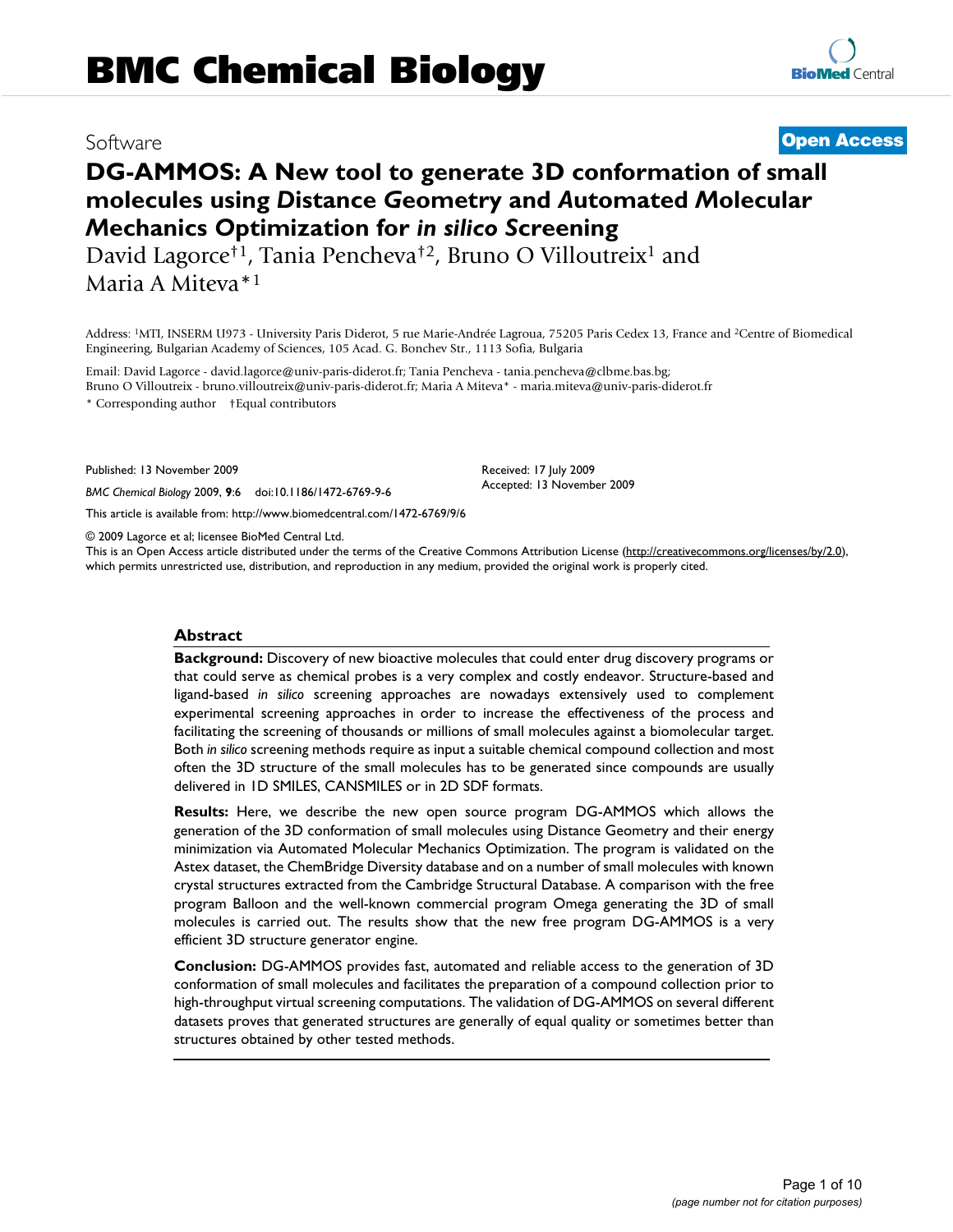# **Background**

Discovery of new bioactive molecules that could enter drug discovery programs or that could serve as chemical probes to explore molecular mechanisms is very complex, time consuming and costly. In recent years, various *in silico* approaches have been reported and are now commonly used prior to or to complement experimental screening techniques with the aim of facilitating the overall process. In particular, virtual screening (VS) methods such as structure-based (SBVS) and/or ligand-based (LBVS) allow to screen thousands or millions of small molecules against a biomolecular target [1,2], and therefore, these approaches play an increasingly important role in modern drug discovery programs. SBVS makes use of docking and scoring techniques to orient and rank small molecules in the context of the protein-binding site, searching for shape and chemical complementarities [3- 5]. The general concept behind ligand-based drug design relies on the molecular similarity principle that assumes that similar molecules have similar biological activity [6- 8]. Both *in silico* screening methods require a suitable chemical compound collection as input. Usually, libraries should be filtered to remove compounds with non-appropriate physico-chemical properties or chemical groups causing toxicology problems (the so-called ADME-Tox filtering step) [9-11]. Further, the 3D structure of each small molecule should be generated since, for the time being, academic or commercial compound collections are most often delivered in 1D SMILES [12] (simplified molecular input line entry system), CANSMILES [13] (canonical smiles) or in 2D SDF [14] (structure data file) formats. For some of the methods, for instance rigid ligand docking or for 3D ligand-based screening experiments, a multiple conformer ensemble is also required.

It is well known that generating an accurate 3D structure for a small chemical compound is not trivial [15]. Several techniques using rule-based methods (approaches based essentially on structural data) or data-based methods [15,16] have been developed and a number of studies have been carried out in order to compare the existing approaches and to analyze the small molecule conformational preferences [17-20]. Several well established commercial packages such as Corina [21], Omega [22], Catalyst [23] or MED-3DMC [24] generate single or multiple 3D conformation of small molecules applying various approaches, including algorithms that build linker regions on the fly and combining them with pre-generated fragment libraries for the ring systems [22,25] and purely stochastic methods [26] among others [24,27-30]. In addition, several online services provide direct 2D to 3D facilities, such as OpenEye' Omega, Molsoft [31], Corina, and from academic sites such as [32,33]. Recently the web-service Frog (a mixed rule-based data-based approach) [25] has been proposed and aims at providing

on-line generation of a single or ensembles of 3D conformation for drug-like compounds.

Yet, very few standalone tools generating single (or multiple) 3D conformation for a large number of compounds are freely available. The freely available Balloon program [26,34] proposes generating conformer ensembles for small molecules using a multi-objective genetic algorithm (GA) approach. We have recently developed the program Multiconf-DOCK [35] for small molecule multi-conformer generation based on a systematic search that requires as starting point the 3D structure of each input molecule in mol2 format, this package is also freely available (see [36,37]).

Here, we describe a new open source program, DG-AMMOS (Additional File 1), for the generation of a 3D conformations of small molecules using Distance Geometry and their optimization via Automated Molecular Mechanics Optimization for *in silico* Screening. DG-AMMOS makes use of the program AMMP [38,39] which is available upon GNU license. AMMP is a full-featured molecular mechanics, dynamics and modeling program. It allows manipulating both, small molecules and macromolecules with a flexible choice of potentials and a simple way to analyze individual energy terms. AMMP has been recently implemented in the well-known OpenGL molecular modeling package VEGA [40]. The generated 3D single conformer for each molecule could then be additionally subjected to different multiple conformer generator packages, such as our tool, Multiconf-DOCK [36,37]. In this study, in addition to describing the DG-AMMOS program, we validate our package on compounds from the Astex dataset [41], the ChemBridge Diversity database [42] and a number of small molecules [20] with known crystal structures extracted from the Cambridge Structural Database (CSD) [43] or the PDB [44]. The comparison of DG-AMMOS with the wellknown commercial package Omega [22] and the free program, Balloon, shows convincing performances of our tool. One advantage of our program is that the source code is entirely available to users. DG-AMMOS accepts a library of chemical compounds in mol2 format with protonated molecules, this step can easily be performed using the program OpenBabel [45] or the Hgene utility of the freely available myPresto package [46].

# **Implementation**

DG-AMMOS drives a fully automatic procedure for the generation of 3D conformation of small molecules. The package DG-AMMOS consists of several programs developed in C and Python, and makes use of the molecular simulation package AMMP [38]. AMMP can be easily embedded in other packages and incorporates a fast multipole algorithm for the efficient calculation of long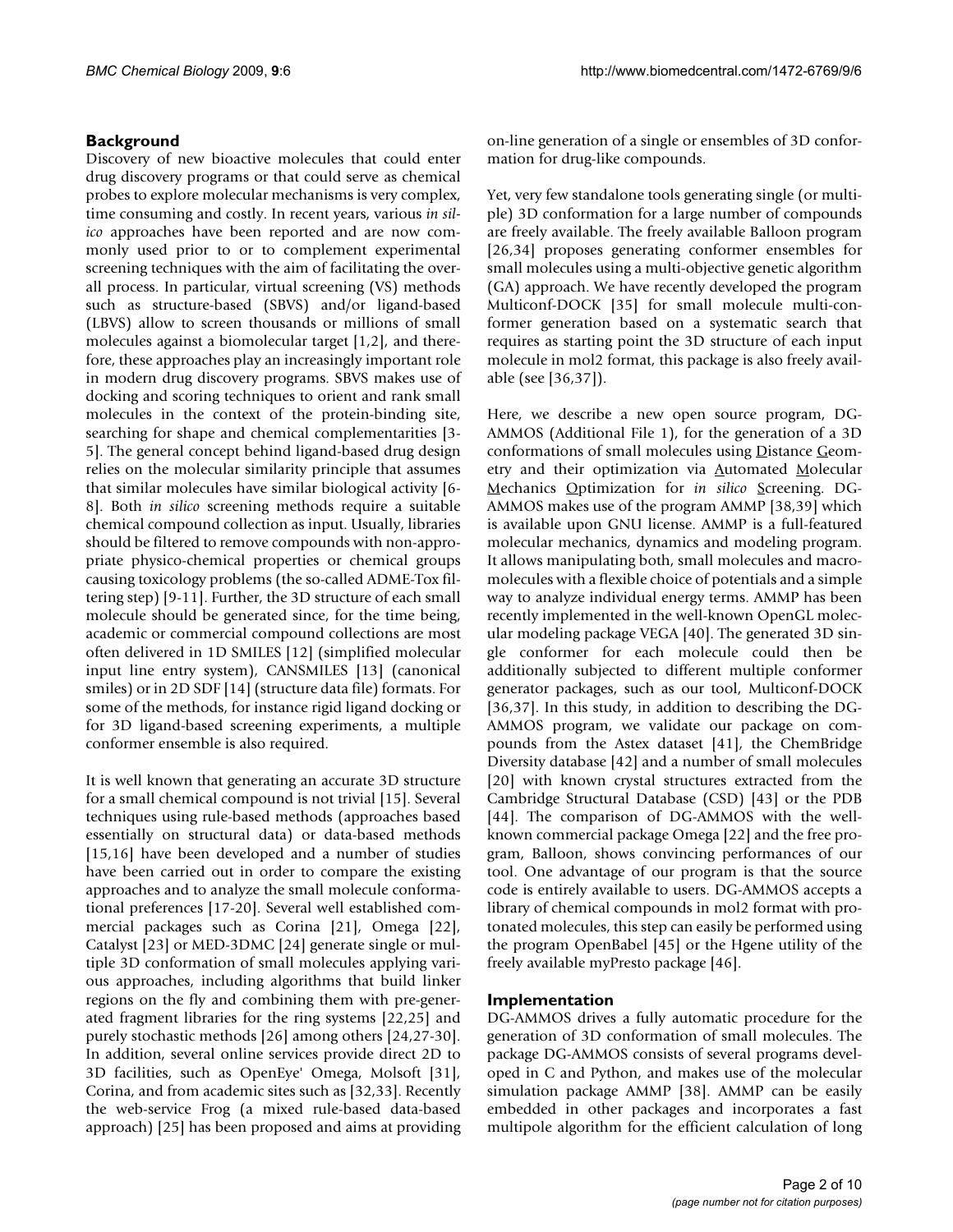range forces thereby allowing evaluation of non-bonded terms without the use of a cutoff radius thereby increasing the speed of the computations while limiting the risk of errors or biases introduced by cutoffs [47]. The AMMP force field sp4 [47], developed on the basis of the UFF potential set [48] has been applied in DG-AMMOS.

## *DG-AMMOS procedure and modules*

The procedure and modules of DG-AMMOS are illustrated in Figure 1. Briefly, the architecture of the program is as follows: DG-AMMOS requires as input file a compound collection in mol2 format and returns the created 3D conformations in a mol2 format. The main python script *dg-ammos.py* ensures a full automation for a large number of small molecules. Firstly, a routine written in C, *mol2\_to\_templ\_sp4*, creates templates required to the program PREAMMP (a part of the AMMP package), preparing the file for the specific input format *ammp* required for running AMMP. The next essential step is the generation of the 3D conformation of the small molecules by AMMP via the script *build\_mol2\_dgeom.ammp*. The energies of the generated structures are stored, as well as some warning messages appearing during the execution of the program. The final step is the conversion of the generated structures from AMMP format to mol2 and the saving of the results in the output files (routines written in C).

# *Generation of a 3D conformation*

The input structures in mol2 format may contain "zero" atomic coordinates. The input structures are treated as topology-only (2D), thus the input atomic coordinates are explicitly set to zero prior to the generation of the 3D conformation. This removes any bias introduced by the input geometry. The initial 3D conformations are constructed by DG-AMMOS using a distance geometry method which has been reviewed in details elsewhere [49,50]. The Gauss-Siedel Distance Geometry (GSDG), a hybrid Krylov solver for distance geometry, as implemented in AMMP [38] is applied in DG-AMMOS. The GSDG method takes into account bond, angle, hybrid torsion, and non-bonded point atom electrostatics and van der Waals potentials. The initial structure is corrected with molecular mechanics minimization leading to a structure with both good geometry and self-avoidance. In our implementation, we apply conjugate gradient method with the AMMP force fields sp4 [47]. The protocol employs two subsequent steps with the maximum number of iterations set to 500 and a convergence value set to  $0.02$  kcal.mol<sup>-1</sup>. Å<sup>-1</sup>. The resulting structures have reasonable bond lengths and valence angles provided that the optimization is allowed to iterate until convergence. To speed-up the computations, atom partial charges are assigned with the Gasteiger-Marsili method [51] using the OpenBabel package [45]. To ensure the charges' calculation for small molecules at physiological pH, we apply an

in house Python script involving the OpenBabel Python module Pybel which provides the protonation of titratable groups according to a physiological pH with the Pybel option "ph = true". Users can protonate small molecules using the OpenBabel version 2.0.2 which allows to add hydrogens appropriate for pH applying the option « -p » or using the Hgene tool of the myPresto package [46]. Unrealistic structures can be generated by distance geometry, e.g., intersecting rings that are impossible to correct by using gradient based optimization methods. If unrealistic conformational energy remains after the optimization process, the structure of this particular molecule is written into a separate file.

# *Program input/output*

Compound libraries must be in a standard mol2 format with added hydrogens and Gasteiger charges prior to DG-AMMOS calculations. Before running DG-AMMOS, users should edit and check the parameter file, *input.param*, containing the name of the input compound collection in mol2 and the location of the DG-AMMOS package. Several output files are created, one containing the generated 3D single conformation in mol2 format (with suffix "*\_Built"*) as well as a file containing the "wrong" molecules (with suffix *"\_BadMolecules"*) with energy higher than 400 kcal.mol-1 and a high angle and torsion energy. In addition, a table file reporting the computed nonbonded and total energy for each created structure is provided as well a warning file listing potential atom type errors.

# *Data sets and program parameters*

DG-AMMOS is a computer tool designed to help preparing large compound collections for subsequent virtual screening computations. In order to validate it, we decided to process a relatively large and diverse compound collection, namely the DIVERSet™ Database dated June 2009, from the ChemBridge Corporation. This database was filtered by the free FAF-Drugs2 program [11] to remove duplicates and salts, and to ensure molecules with reasonable drug-like properties (logP from -5 to 6, molecular weight from 100 to 900, and number of rotatable bonds from 0 to 20). Analysis was also performed on manually selected 114 drug-like small ligands co-crystallized with their protein targets [44] taken from the Original GOLD validation set of the Astex dataset [41,52] as well as on a set of 80 small diverse rigid compounds which we extracted from ligand-protein complexes with available X-ray structures in PDB.

In this work we run DG-AMMOS with the default parameters, these ones can be modified by the users in the file *build\_mol2\_dgeom.ammp*, a file that ensures the execution of the AMMP procedure for the GSDG method. In the main python script *dg-ammos.py* the energy window for a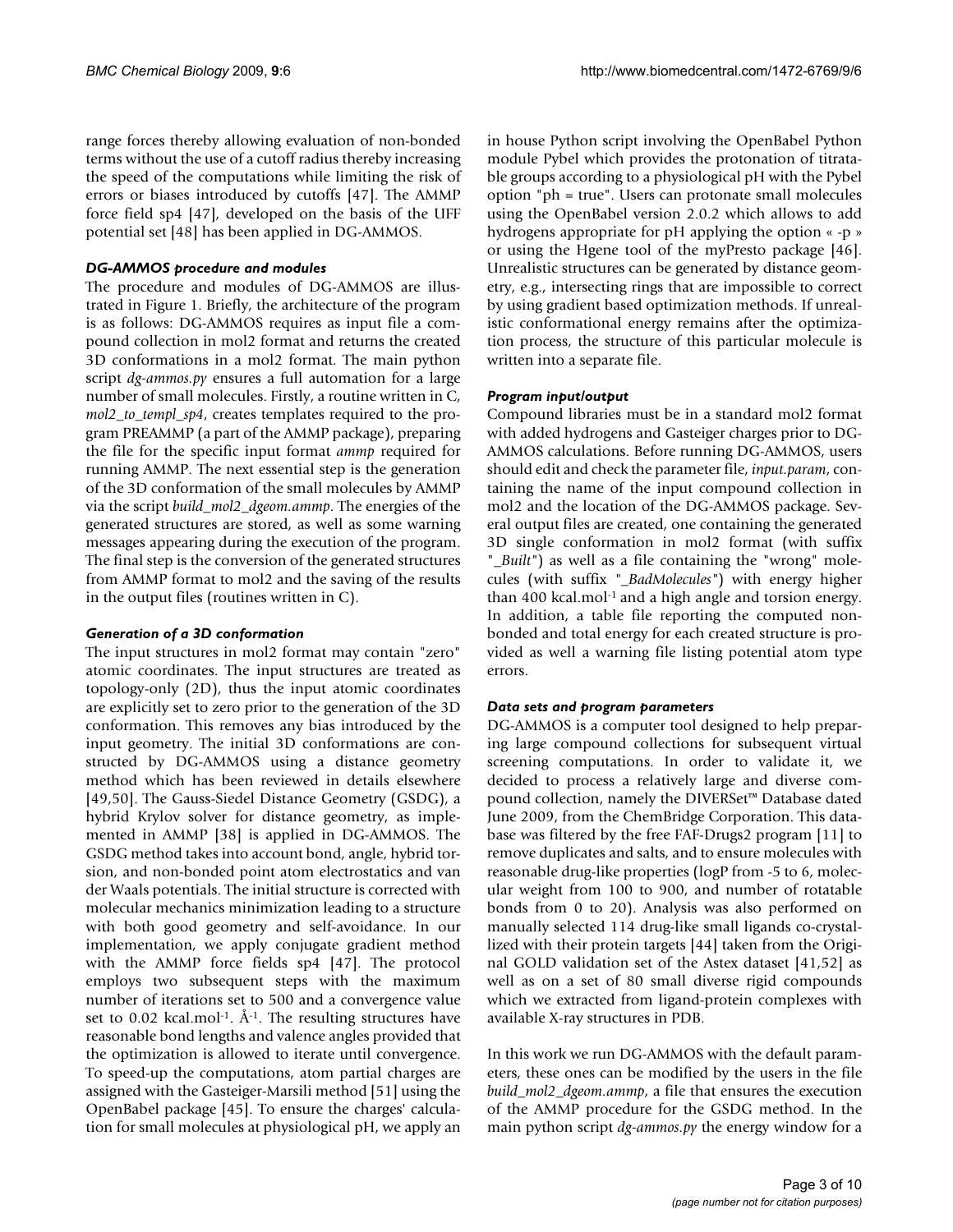

# Figure 1

**Schematic diagram of the DG-AMMOS algorithm**. The arrows show the cycle for the automated procedure explained in details in the Implementation section.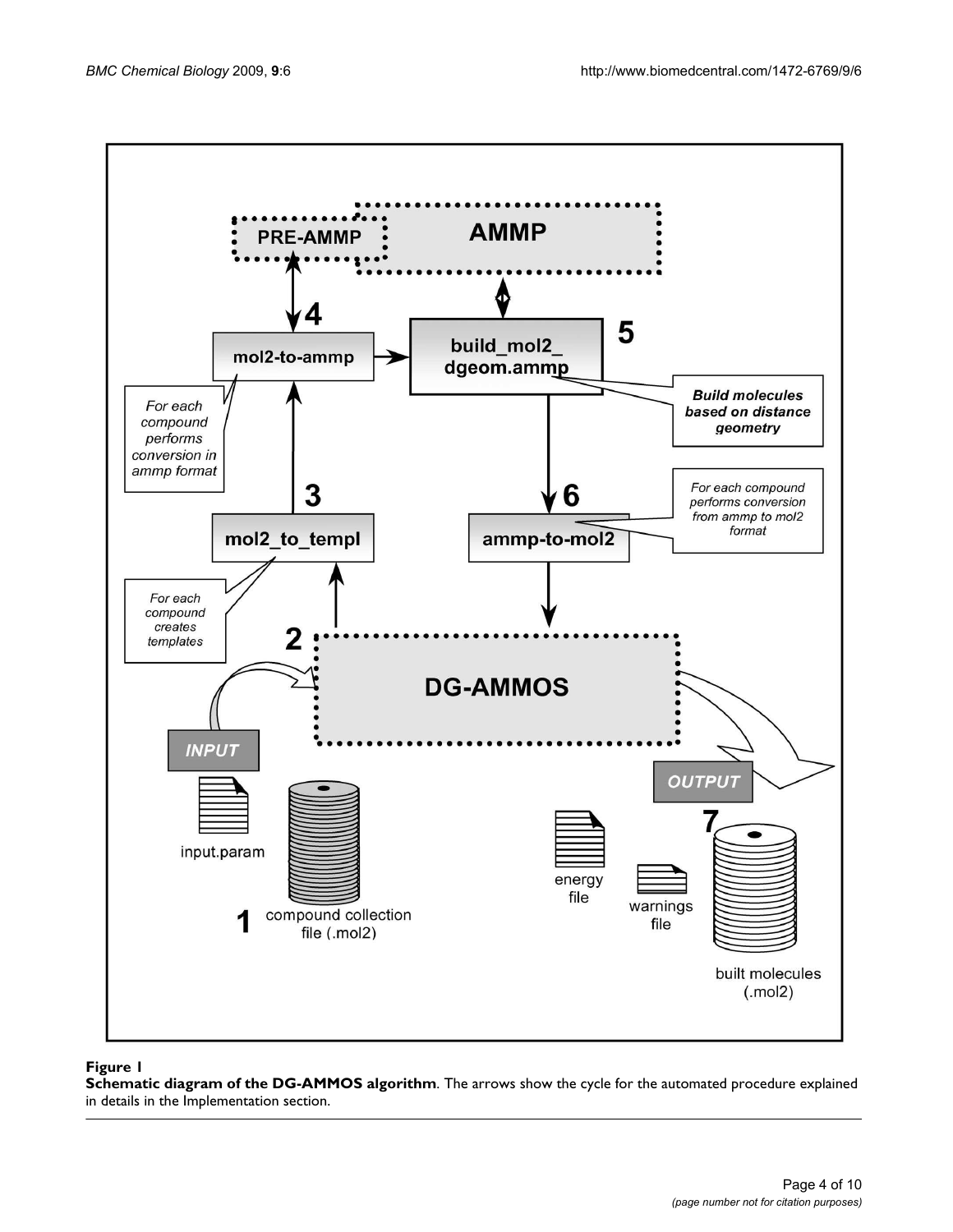"wrong" conformation can also be selected and modified. To compare the performance of DG-AMMOS we ran also the program Balloon and generated the single 3D conformation of each compound built with DG-AMMOS. The following options were used for Balloon: "-*pStereoMutation 0*", standing for the genetic algorithm mutation probability for inverting a stereochemical center, set to 0; *"-c 1* ", standing for the number of conformers to generate, set to 1; *"-singleconf*", standing for writing only the lowestenergy conformation regardless of the population size. The MMFF94 potential energy was taken from the Balloon output files containing the generated molecule coordinates in SDF format in order to analyze the problematic structures. Omega was also run in order to validate DG-AMMOS. The algorithm implemented in Omega v.2 dissects the molecules into fragments and uses fragment templates to build a seed conformation [22]. Conformers are generated and are investigated for potential strain energy that is evaluated using the MMFF. One key parameter is the ewindow value, which defines the strain energy range within which conformers are considered as acceptable. We applied the default ewindow of 25.0 kcal.mol<sup>-1</sup>.

### **Results and Discussion**

Drug discovery is an interdisciplinary, expensive and time-consuming process and chemical biology projects share a lot of the difficulties seen in drug discovery programs. Advances in computational techniques and hardware solutions have enabled *in silico* methods, and in particular virtual screening, to speed-up modern hit identification and optimization. Both *in silico* techniques, SBVS and LBVS, often require as input chemical libraries with small molecules in 3D. Experimental sources of structural information, such as X-ray crystallography or NMR spectroscopy, remain unreachable for the millions of synthesized small chemical compounds. Thus, the need for computer-generated 3D molecular structures has clearly been recognized in drug design and chemical biology projects.

In this study we present a new open source tool for the generation of a single 3D conformation for small druglike molecules, called DG-AMMOS, written in Python and C. The library is loaded into the engine as a mol2 file and the program outputs a file that contains the generated 3D conformation in mol2 format. The program also reports different energy values for all generated structures and a warning file is also written with possible errors appearing during the execution. In addition, "bad" molecules with very high energy are saved in a separate file, also in mol2 format. DG-AMMOS is fully automated and is user friendly. It has been tested successfully on several compound collections. The DG-AMMOS generated structures, while generally of low energy and chemically meaningful, are neither guaranteed nor intended to represent the abso-



#### Figure 2

**Distribution (in %) of size and flexibility properties of the filtered DIVERSet™ Database containing 48538 drug-like molecules**. The ADME-Tox filtering and the property profiles of the filtered ChemBridge molecules were computed using the open source program FAF-Drugs2 [11] allowing prediction of ADME-Tox properties of small organic molecules.

lute energy minimum of an input compound. This is not necessary, as DG-AMMOS-produced structures that will normally be used as the starting point for other procedures such as multiple conformer generation by our program Multiconf-DOCK [35] or docking, which will determine the lowest energy 3D conformation.

To validate the new tool DG-AMMOS, the programs DG-AMMOS, Balloon and Omega are firstly tested on the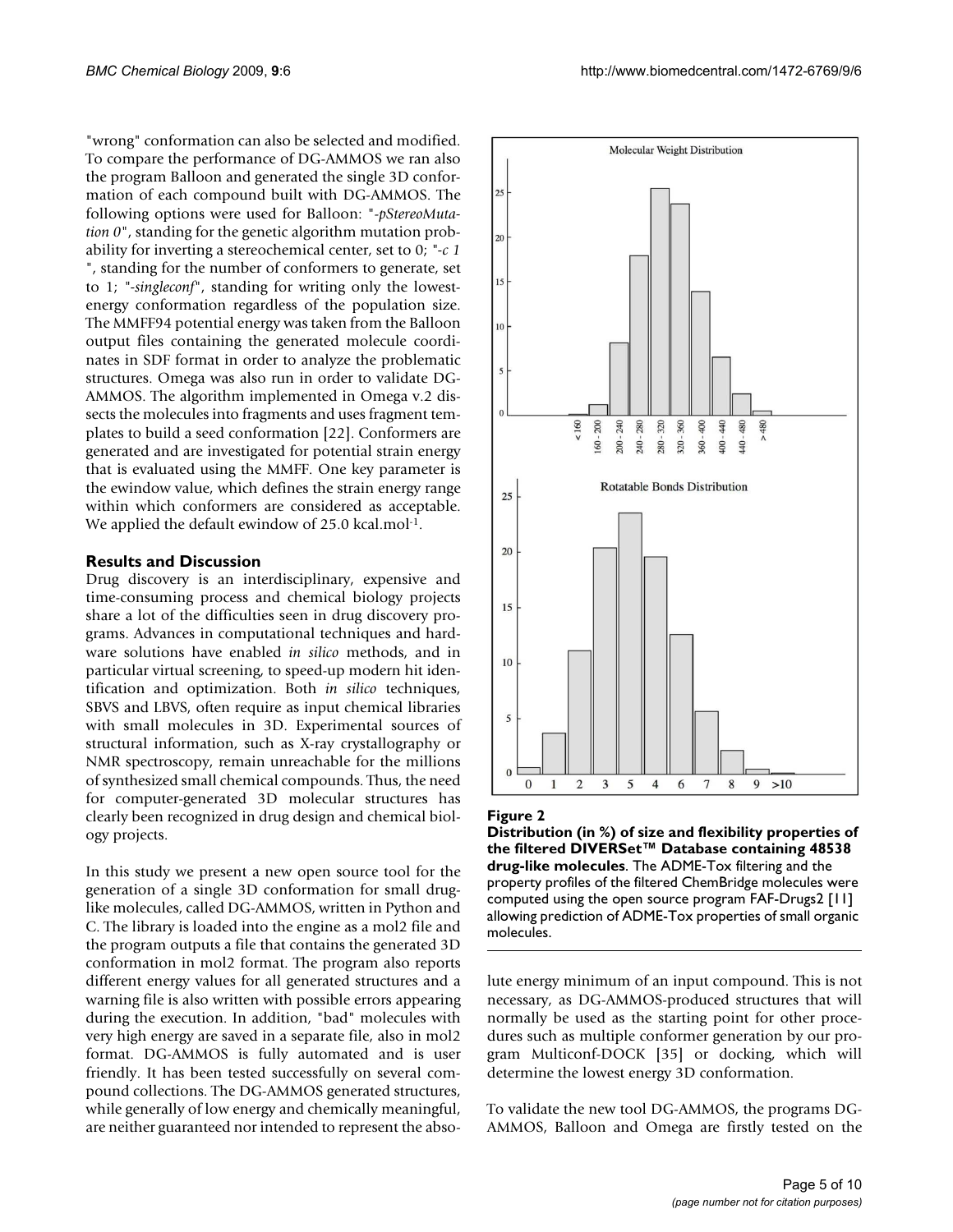| <b>Success</b> | No. compounds Success (% of total database) | No. compounds<br>Failure/(energy range in kcal/mol) | Time (s) | Time/compound (s) |
|----------------|---------------------------------------------|-----------------------------------------------------|----------|-------------------|
| DG-AMMOS       | 47468 (97.8%)                               | 1074/(400 - 36230)                                  | 29739    | 0.61              |
| Balloon        | 45623 (94.9%)                               | 2915/(400-45944183)                                 | 79200    | l.64              |
| Omega          | 48023 (98.9%)                               | 515                                                 | 9481     | 0.20              |

**Table 1: Statistics for the DG-AMMOS, Balloon and Omega run on 48538 small molecules from the ADME-Tox filtered DIVERSet™ Database.**

DIVERSet™ Database initially filtered with FAF-Drug2, which resulted in 48,538 compounds. The molecular weight and rotatable bonds distributions of these compounds are shown in Figure 2. Both diagrams illustrate the diversity of the molecules in terms of size and flexibility. The resulting collection was subjected to 3D conformation generation with the three programs. The statistics for the generated structures are given in Table 1. Of the 48,538 molecules treated by DG-AMMOS and Balloon 1070 and 2915, respectively, failed because the created 3D structures showed very high energies. Visual inspection of the "wrong" molecules showed in these cases, the presence of inter-crossing cycles or non-planar aromatic cycles. Of the 48,538 initial molecules Omega generated 48,023 3D single conformers. DG-AMMOS ensured 98.7% success for the 3D generation of a large chemical



**Examples of several compounds of the selected 114 molecules from the Astex Dataset with generated 3D conformations by DG-AMMOS and Balloon**. The energies of the generated single 3D conformations (not necessarily the lowest energy ones) are shown in kcal.mol-1.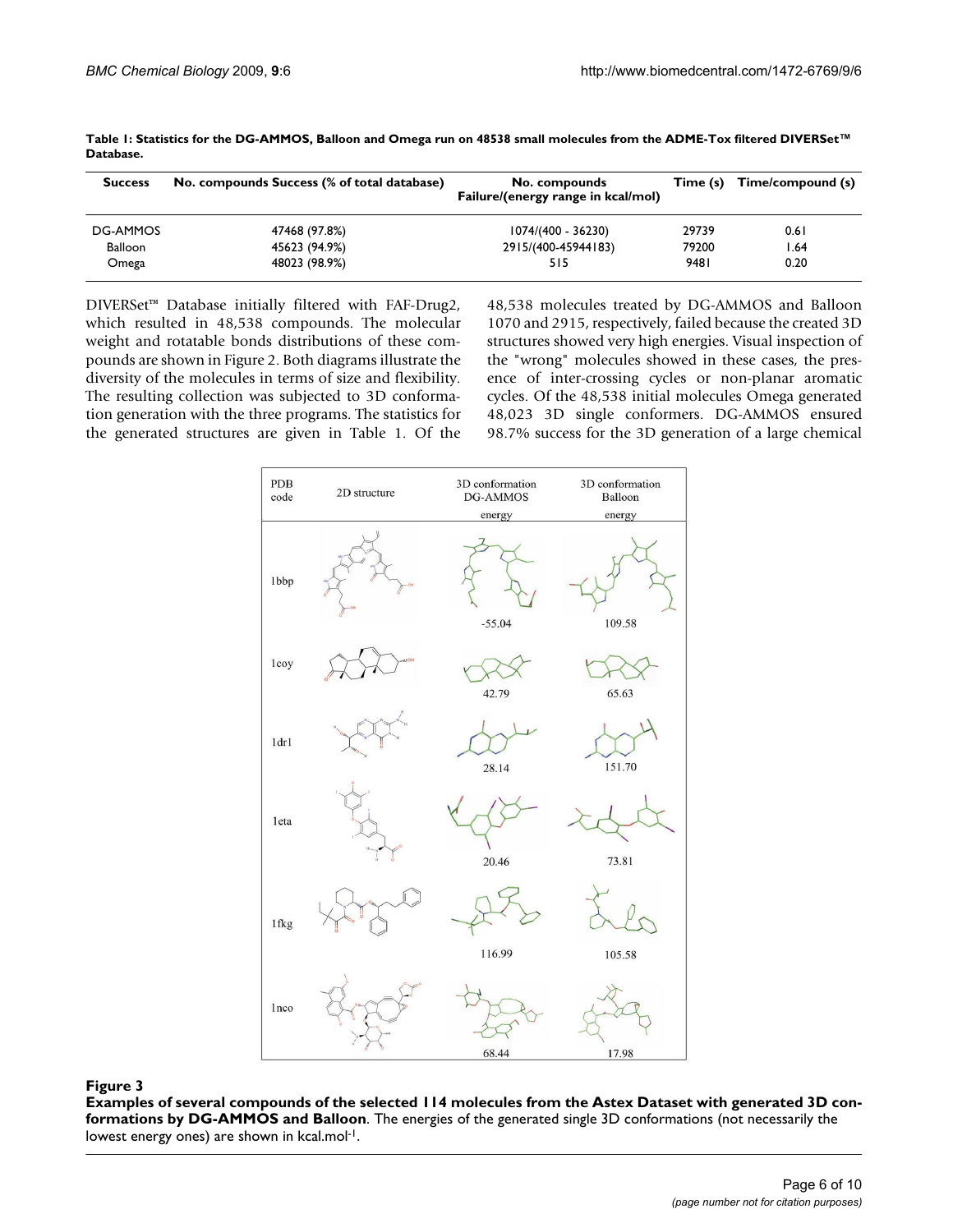

# RMSD between the single generated 3D co teins **Figure 4** nformers and the X-ray PDB structures for 80 rigid ligands co-crystallized with pro-

**RMSD between the single generated 3D conformers and the X-ray PDB structures for 80 rigid ligands co-crystallized with proteins**. PDB codes are given for all generated ligand structures. RMSD for conformers generated by DG-

library compared to 98.9% success by Omega, which confirms the robustness of our program. The filtered DIVER-Set<sup>™</sup> Database was processed by DG-AMMOS, Balloon and Omega in less than 9 h, 22 h and 3 h, respectively, on a Linux machine (Dell Precision 690, Bi-Xeon 3 Ghz processors, 2 GB DDRAM, running the CentOS 5 operating system) demonstrating that DG-AMMOS is by 3 fold more slow than Omega and by 3 fold faster than Balloon for single conformer generation.

Conformer generation tools are mostly applied for modeling of protein-ligand interaction (i.e. docking) or for ligand-based lead discovery. Conformer generation algorithms are therefore typically tested on small molecules co-crystallized within a protein as found at the Protein Data Bank or against single molecule X-ray crystal

structures as available from the Cambridge Structural Database. To ensure validation of the generation of bioactive small molecule 3D structures we performed computations over a set of 114 relevant compounds manually selected from the Original GOLD validation set of the Astex Dataset [41]. The Astex dataset molecules were previously chosen to assess the Balloon package. The 114 structures were successfully processed by both, the DG-AMMOS and Balloon programs. Several of these molecules are shown in Figure 3. It can be seen that both programs build correct 3D structures with "good" energy values. We performed additional testing of DG-AMMOS and Omega on a set of 80 small rigid compounds selected from ligand-protein complexes with available experimental X-ray structures in PDB [44] in order to compare the experimental structures and the generated ones in single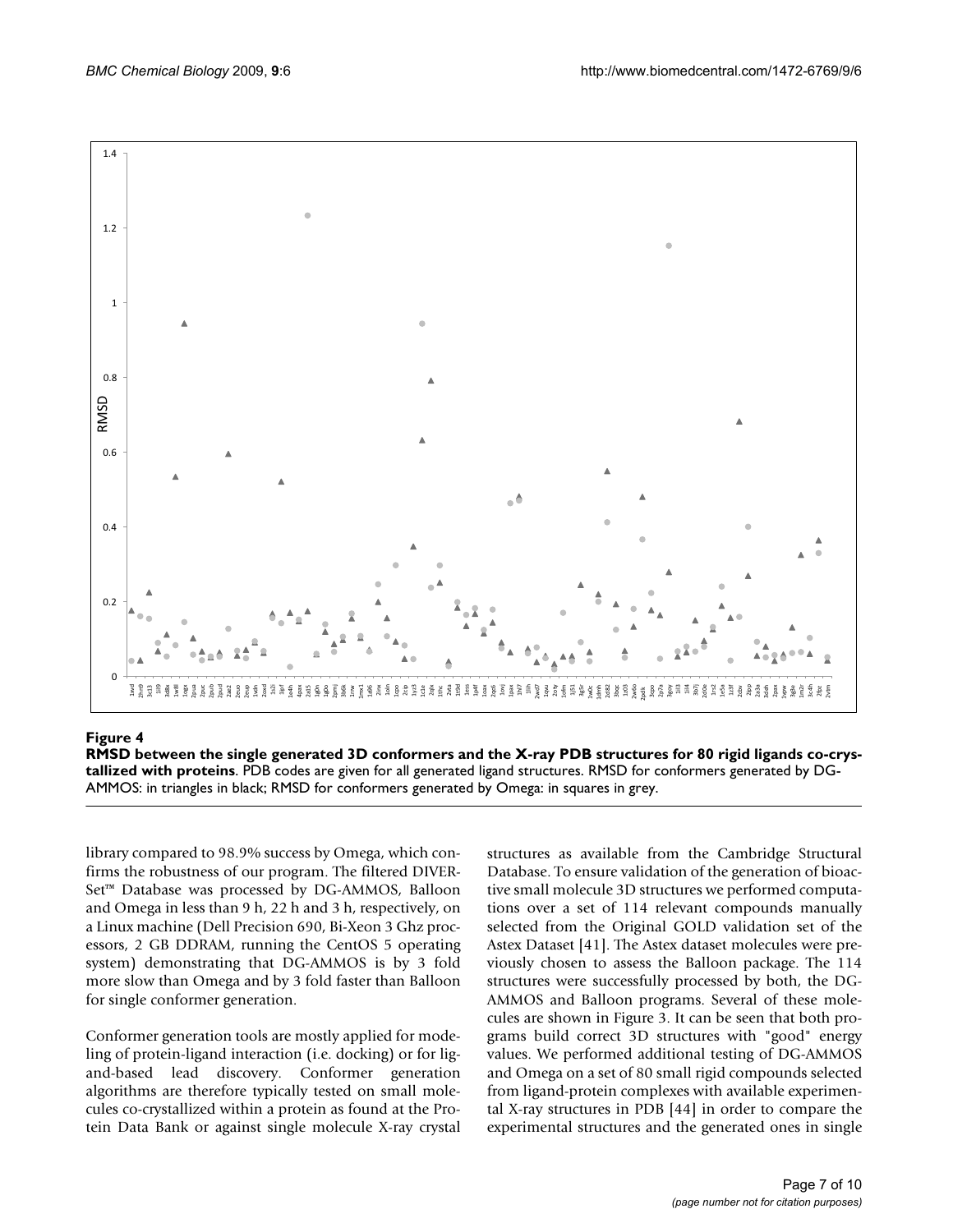

**Examples of several compounds selected from the Cambridge Structural Database representing often seen torsion angles**. These molecules contain fragments demonstrated to be part of the most represented small bioactive molecules [20]. The most preferred experimentally observed in CSD torsion angles τ and the torsion angles generated by DG-AMMOS and Balloon are given in deg. The energies are given in kcal.mol-1.

conformer. Figure 4 presents the obtained results. Overall DG-AMMOS provides similar performance as Omega in terms of RMSD between the modeled and the experimental rigid structures. Very few compounds generated by DG-AMMOS or Omega significantly differ from the experi-mental ones. In most of these cases [\(2cbv](http://www.rcsb.org/pdb/cgi/explore.cgi?pdbId=2cbv), [1ogx,](http://www.rcsb.org/pdb/cgi/explore.cgi?pdbId=1ogx) [2ae2,](http://www.rcsb.org/pdb/cgi/explore.cgi?pdbId=2ae2) [1ipf](http://www.rcsb.org/pdb/cgi/explore.cgi?pdbId=1ipf), [1c1e](http://www.rcsb.org/pdb/cgi/explore.cgi?pdbId=1c1e)) aliphatic cycles (considered in this study like "rigid") are generated by DG-AMMOS in different conformations compared to the X-ray structures. In the cases of [3goy](http://www.rcsb.org/pdb/cgi/explore.cgi?pdbId=3goy) and [2a15](http://www.rcsb.org/pdb/cgi/explore.cgi?pdbId=2a15) a NHCO group is turned by 180 degree in the Omega generated single conformers, and similarly for the [2qlx](http://www.rcsb.org/pdb/cgi/explore.cgi?pdbId=2qlx) conformer generated by DG-AMMOS (a turned hydroxyl group by 180 degree).

Along the same line of reasoning, we performed quality assessment of the generated conformers for several selected compounds extracted from the Cambridge Structural Database [20]. The results can be seen in Figure 5. For N-ethyl-N-acetamide and N-methylbenzamide both DG-AMMOS and Balloon generate torsion angles  $\tau$  (in  $\degree$ ) that correspond to the preferred ones found experimentally in the CSD. For mycophenolic acid and methylulfonyl-benzene, the predicted τ angles still remain close to the experimentally preferred torsion range. The favorable energy values obtained for the generated conformations can also be noted.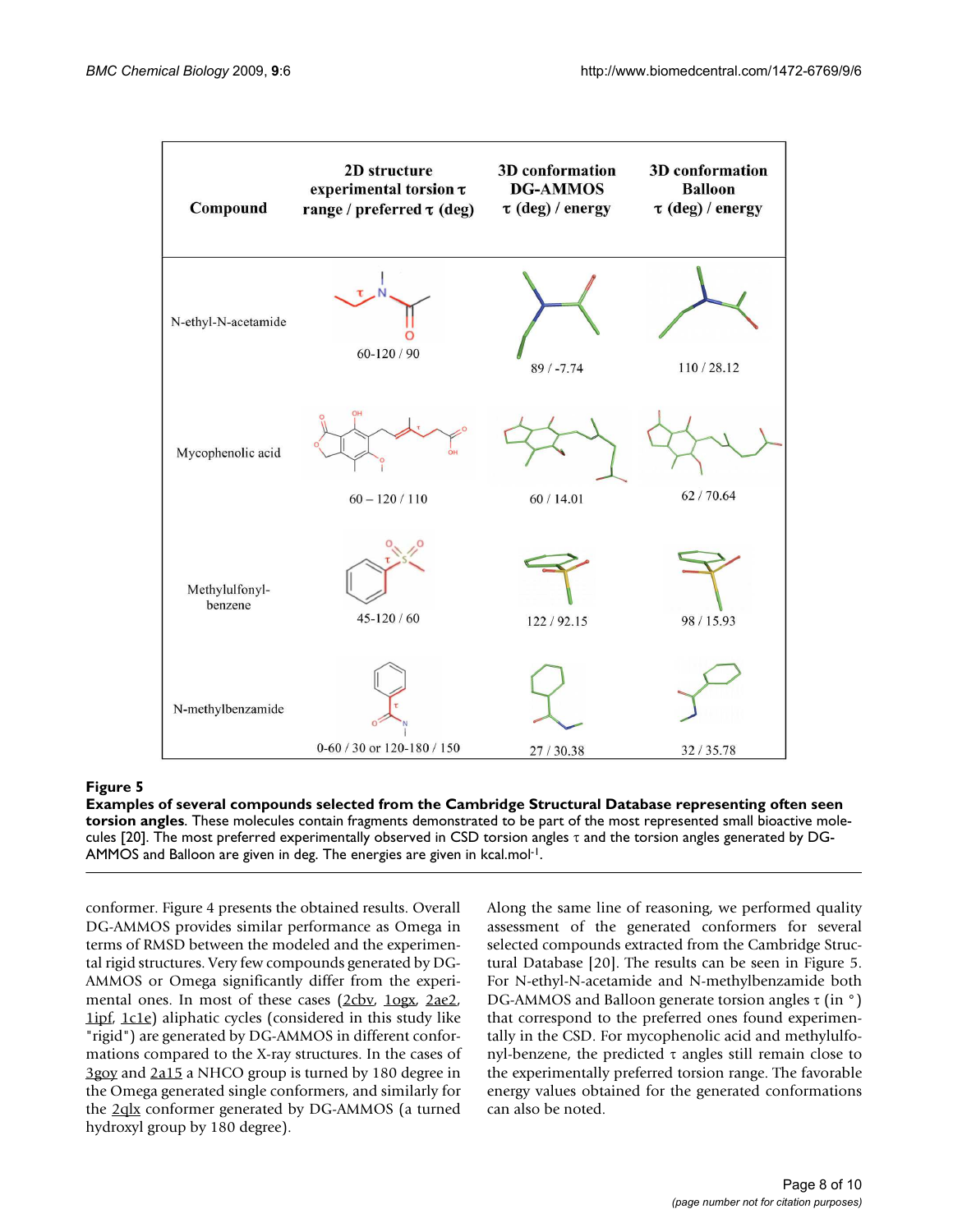The presented results demonstrate the robustness of DG-AMMOS. All unexpected problems in terms of high energies or unknown atom types are indicated by the program. Following the widely accepted computational requirements for a conformer generator [15], DG-AMMOS is completely automated, able to easily handle large numbers of input molecules within a reasonable time and proposes high quality conformer models.

# **Conclusion**

DG-AMMOS provides fast, automated and reliable access to the generation of 3D structures for small drug-like molecules and greatly assists the preparation of compound collections for high-throughput virtual screening computations. Generated conformational models were investigated in terms of reliable energies, rigid structures and torsion angles. The obtained results on several different datasets prove that DG-AMMOS generated structures are generally of equal quality or sometimes better than structures obtained by other tools. DG-AMMOS requires input molecules in mol2 format, even if they do not have coordinate information, and hydrogen atoms and Gasteiger charges that can be generated by the free chemoinformatics toolkit OpenBabel. The program outputs unreasonable conformations, if any, in a separate file. The application is suitable for the generation of 3D structure for large compound collections and runs on Linux and Mac OSX platforms. The DG-AMMOS package and source code, written in Python and C, are freely available, this software is user friendly and should be a valuable addition to users working in the field of drug design.

# **Availability and requirements**

- **Project name:** DG-AMMOS
- **Project home page:** [http://www.mti.univ-paris](http://www.mti.univ-paris-diderot.fr/fr/downloads.html)[diderot.fr/fr/downloads.html](http://www.mti.univ-paris-diderot.fr/fr/downloads.html)
- **Operating system(s):** Linux, Mac OSX
- **Programming language:** Python, C
- **Other requirements:** Python 2.5.1 to 2.6.2
- **License:** GNU GPL

#### **Authors' contributions**

MAM designed and managed the project. DL, TP and MAM wrote the code. DL tested DG-AMMOS, Omega and Balloon. BOV and MAM optimized the program. All authors took an active part in manuscript writing, read and approved the final manuscript.

## **Additional material**

### **Additional file 1**

*DG-AMMOS. This file contains the DG-AMMOS package and the user manual.* Click here for file [\[http://www.biomedcentral.com/content/supplementary/1472-](http://www.biomedcentral.com/content/supplementary/1472-6769-9-6-S1.gz) 6769-9-6-S1.gz]

### **Acknowledgements**

We would like to thank the Inserm institute, Paris Descartes University and Paris Diderot University for supports. TP thanks the "Mairie de Paris" fellowship and the National Science Fund of Bulgaria.

#### **References**

- 1. Shoichet BK: **[Virtual screening of chemical libraries.](http://www.ncbi.nlm.nih.gov/entrez/query.fcgi?cmd=Retrieve&db=PubMed&dopt=Abstract&list_uids=15602552)** *Nature* 2004, **432:**862-865.
- 2. McInnes C: **[Virtual screening strategies in drug discovery.](http://www.ncbi.nlm.nih.gov/entrez/query.fcgi?cmd=Retrieve&db=PubMed&dopt=Abstract&list_uids=17936059)** *Curr Opin Chem Biol* 2007, **11:**494-502.
- 3. Sperandio O, Miteva MA, Delfaud F, Villoutreix BO: **[Receptor](http://www.ncbi.nlm.nih.gov/entrez/query.fcgi?cmd=Retrieve&db=PubMed&dopt=Abstract&list_uids=17073691)[based computational screening of compound databases: the](http://www.ncbi.nlm.nih.gov/entrez/query.fcgi?cmd=Retrieve&db=PubMed&dopt=Abstract&list_uids=17073691) [main docking-scoring engines.](http://www.ncbi.nlm.nih.gov/entrez/query.fcgi?cmd=Retrieve&db=PubMed&dopt=Abstract&list_uids=17073691)** *Curr Protein Pept Sci* 2006, **7:**369-393.
- 4. Seifert MH, Lang M: **[Essential factors for successful virtual](http://www.ncbi.nlm.nih.gov/entrez/query.fcgi?cmd=Retrieve&db=PubMed&dopt=Abstract&list_uids=18220986) [screening.](http://www.ncbi.nlm.nih.gov/entrez/query.fcgi?cmd=Retrieve&db=PubMed&dopt=Abstract&list_uids=18220986)** *Mini Rev Med Chem* 2008, **8:**63-72.
- 5. Alvarez JC: **[High-throughput docking as a source of novel drug](http://www.ncbi.nlm.nih.gov/entrez/query.fcgi?cmd=Retrieve&db=PubMed&dopt=Abstract&list_uids=15288245) [leads.](http://www.ncbi.nlm.nih.gov/entrez/query.fcgi?cmd=Retrieve&db=PubMed&dopt=Abstract&list_uids=15288245)** *Curr Opin Chem Biol* 2004, **8:**365-370.
- 6. Prathipati P, Dixit A, Saxena AK: **Computer-aided drug design: Integration of structure-based and ligand-based approaches in drug design.** *Curr Comp Aided Drug Design* 2007, **3:**341-352.
- 7. Douguet D: **Ligand-based approaches in virtual screening.** *Curr Comp Aided Drug Design* 2008, **4:**180-190.
- 8. Bender A, Jenkins JL, Scheiber J, Sukuru SC, Glick M, Davies JW: **[How](http://www.ncbi.nlm.nih.gov/entrez/query.fcgi?cmd=Retrieve&db=PubMed&dopt=Abstract&list_uids=19123924) [similar are similarity searching methods? A principal compo](http://www.ncbi.nlm.nih.gov/entrez/query.fcgi?cmd=Retrieve&db=PubMed&dopt=Abstract&list_uids=19123924)[nent analysis of molecular descriptor space.](http://www.ncbi.nlm.nih.gov/entrez/query.fcgi?cmd=Retrieve&db=PubMed&dopt=Abstract&list_uids=19123924)** *J Chem Inf Model* 2009, **49:**108-119.
- 9. **Filter Software** [[http://www.eyesopen.com\]](http://www.eyesopen.com)
- 10. Miteva MA, Violas S, Montes M, Gomez D, Tuffery P, Villoutreix BO: **[FAF-Drugs: free ADME/tox filtering of compound collec](http://www.ncbi.nlm.nih.gov/entrez/query.fcgi?cmd=Retrieve&db=PubMed&dopt=Abstract&list_uids=16845110)[tions.](http://www.ncbi.nlm.nih.gov/entrez/query.fcgi?cmd=Retrieve&db=PubMed&dopt=Abstract&list_uids=16845110)** *Nucleic Acids Res* 2006, **34:**W738-744.
- 11. Lagorce D, Sperandio O, Galons H, Miteva MA, Villoutreix BO: **[FAF-](http://www.ncbi.nlm.nih.gov/entrez/query.fcgi?cmd=Retrieve&db=PubMed&dopt=Abstract&list_uids=18816385)[Drugs2: free ADME/tox filtering tool to assist drug discovery](http://www.ncbi.nlm.nih.gov/entrez/query.fcgi?cmd=Retrieve&db=PubMed&dopt=Abstract&list_uids=18816385) [and chemical biology projects.](http://www.ncbi.nlm.nih.gov/entrez/query.fcgi?cmd=Retrieve&db=PubMed&dopt=Abstract&list_uids=18816385)** *BMC Bioinformatics* 2008, **9:**396.
- 12. Weininger D: **SMILES, a chemical language and information system. 1. Introduction to methodology and encoding rules.** *J Chem Inf Comput Sci* 1988, **28:**31-36.
- 13. Weininger D, Weininger A, Weininger JL: **SMILES. 2. Algorithm for generation of Unique SMILES Notation.** *J Chem Inf Comput Sci* 1988, **29:**97-101.
- 14. Dalby A, Nourse JG, Hounshell WD, Gushurst AKI, Grier DL, Leland BA, Laufer  $\vert$ : **Description of several chemical structure file formats used by computer programs developed at Molecular Design Limited.** *J Chem Inf Comput Sci* 1992, **32:**244-255.
- 15. Sadowski J, Gasteiger J: **From atoms and bonds to three-dimensional atomic coordinates: automatic model builders.** *Chem Rev* 1993, **93:**2567-2581.
- 16. Steinbeck C, Hoppe C, Kuhn S, Floris M, Guha R, Willighagen EL: **Recent developments of the chemistry development kit [\(CDK\) - an open-source java library for chemoand bioinfor](http://www.ncbi.nlm.nih.gov/entrez/query.fcgi?cmd=Retrieve&db=PubMed&dopt=Abstract&list_uids=16796559)[matics.](http://www.ncbi.nlm.nih.gov/entrez/query.fcgi?cmd=Retrieve&db=PubMed&dopt=Abstract&list_uids=16796559)** *Curr Pharm Des* 2006, **12:**2111-2120.
- 17. Bostrom J, Greenwood JR, Gottfries J: **[Assessing the performance](http://www.ncbi.nlm.nih.gov/entrez/query.fcgi?cmd=Retrieve&db=PubMed&dopt=Abstract&list_uids=12543140) [of OMEGA with respect to retrieving bioactive conforma](http://www.ncbi.nlm.nih.gov/entrez/query.fcgi?cmd=Retrieve&db=PubMed&dopt=Abstract&list_uids=12543140)[tions.](http://www.ncbi.nlm.nih.gov/entrez/query.fcgi?cmd=Retrieve&db=PubMed&dopt=Abstract&list_uids=12543140)** *J Mol Graph Model* 2003, **21:**449-462.
- 18. Kirchmair J, Wolber G, Laggner C, Langer T: **[Comparative per](http://www.ncbi.nlm.nih.gov/entrez/query.fcgi?cmd=Retrieve&db=PubMed&dopt=Abstract&list_uids=16859316)formance assessment of the conformational model genera[tors omega and catalyst: a large-scale survey on the retrieval](http://www.ncbi.nlm.nih.gov/entrez/query.fcgi?cmd=Retrieve&db=PubMed&dopt=Abstract&list_uids=16859316) [of protein-bound ligand conformations.](http://www.ncbi.nlm.nih.gov/entrez/query.fcgi?cmd=Retrieve&db=PubMed&dopt=Abstract&list_uids=16859316)** *J Chem Inf Model* 2006, **46:**1848-1861.